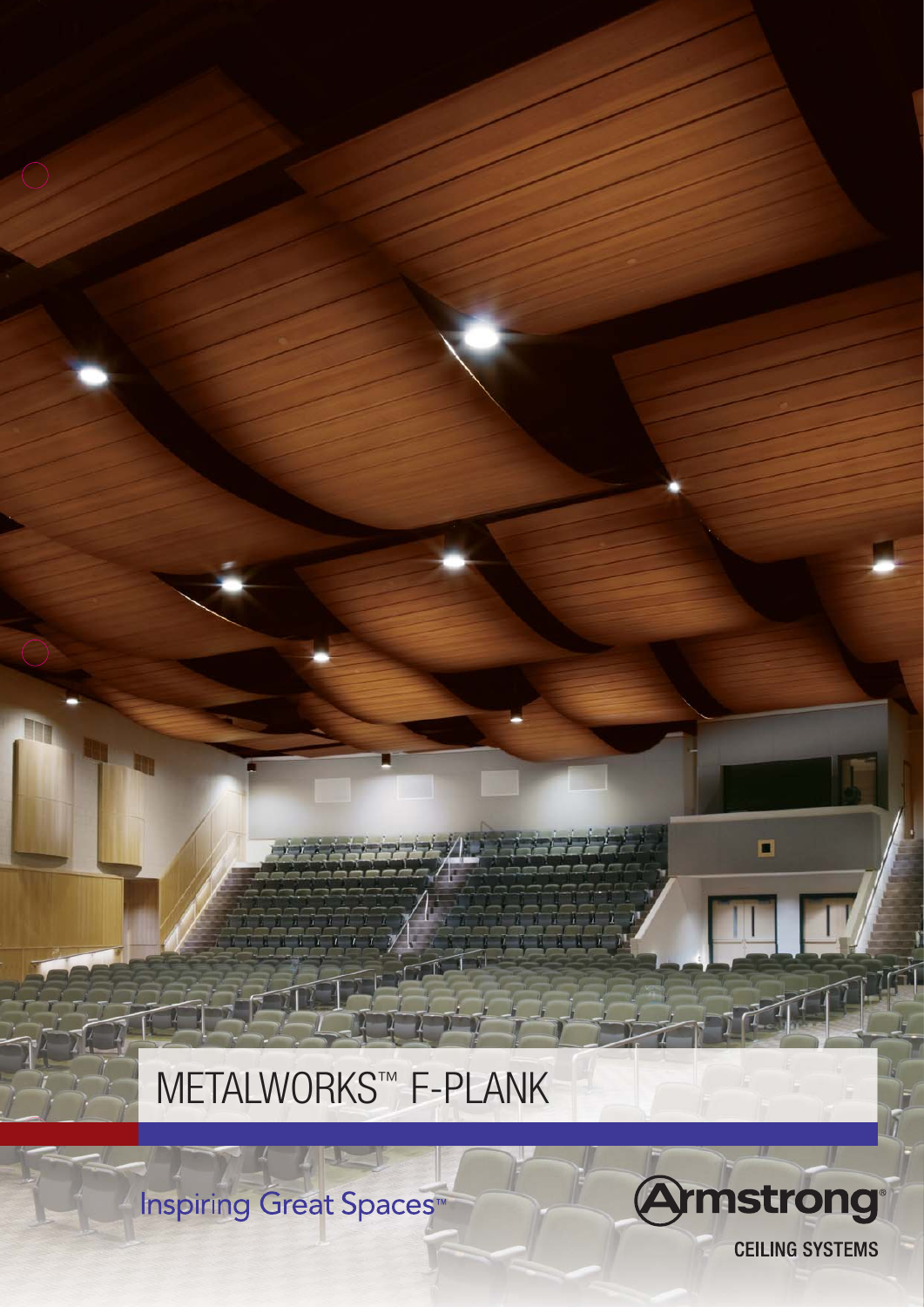### METALWORKS™ F-PLANK

Flexibility is the key with METALWORKS F-Plank, which combine a range of profile and colour options with the ability to transition from ceilings to walls all with a sophisticated clean visual

### **Benefits**

- Acoustical options with microperforated panels
- Custom finishes available
- Three Profile widths: 100, 200 and 300mm (nom) including a 20mm reveal
- Flexible Installation: On the ceiling, on the wall, or create 90º angled or curved ceiling-to-wall transitions
- Fast and easy installation
- Durable Washable, Scrubbable, Impact-resistant, Soil-resistant

### Typical Applications

- Airports / Bus / Train Stations • Atrium, Lobby / Reception Areas
- Restaurants
- Open Plan spaces
- Education Lecture theatres & libraries
- **White** (WH) Silver Grey

(SG)

Due to printing limitations, shades may vary from actual product.

Plain Non Perforated Micro Perforated

Hole diameter: 1.5mm Open area: 22%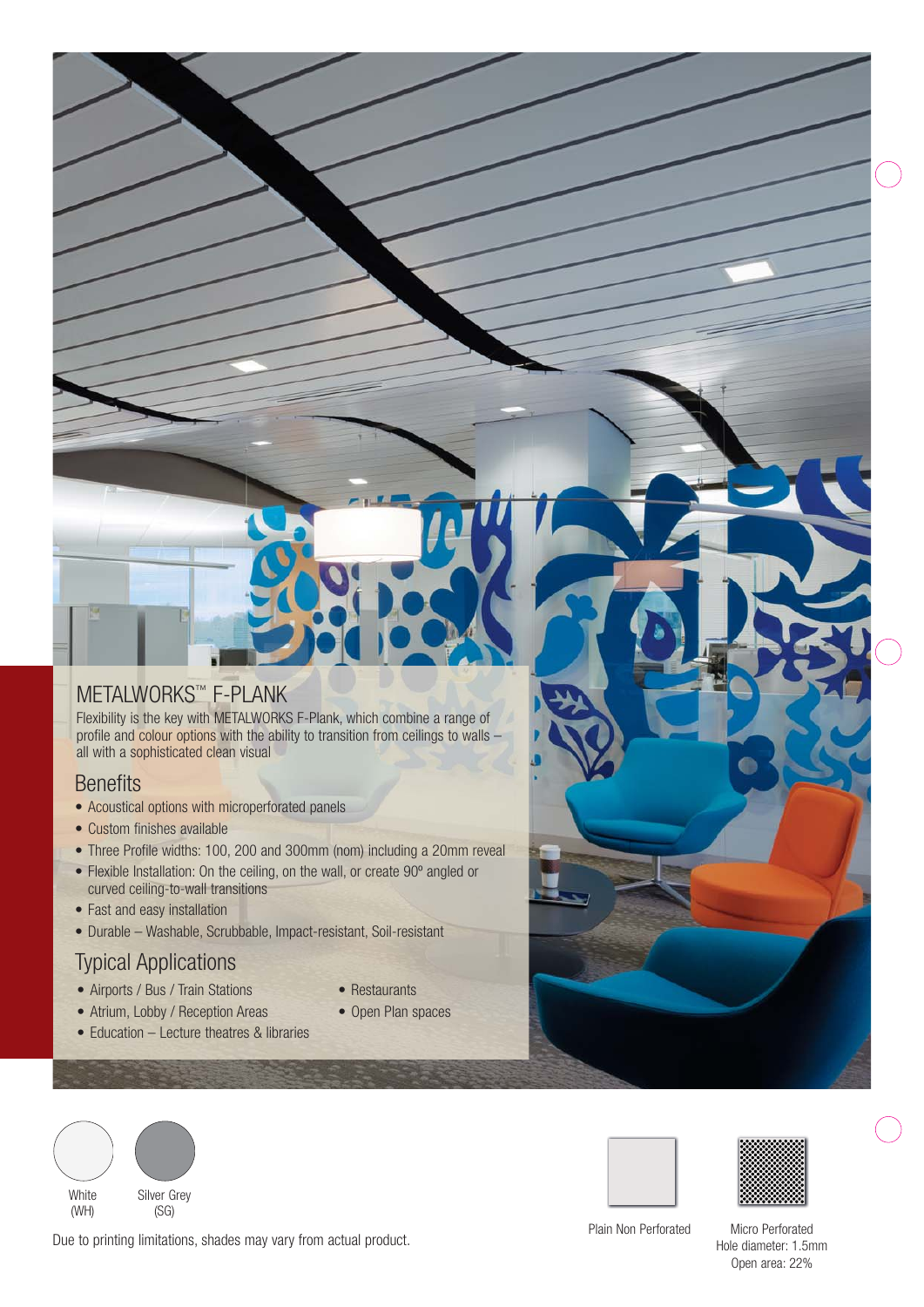### PHYSICAL DATA AND PERFORMANCE

| Item Number• | <b>Description</b>     | <b>Dimensions</b><br><b>Nominal WxLxH</b> | <b>Acoustics</b><br><b>NRC</b> | <b>Light Reflectance</b><br>(White) | Pieces/Carton |
|--------------|------------------------|-------------------------------------------|--------------------------------|-------------------------------------|---------------|
| F1030M1      | 100mm Unperforated     | 100 x 2400 x 16                           | N/A                            | 0.77                                | 16            |
| F2030M1      | 200mm Unperforated     | 200 x 2400 x 16                           | N/A                            | 0.77                                | 10            |
| F3030M1      | 300mm Unperforated     | 300 x 2400 x 16                           | N/A                            | 0.77                                | 6             |
| F1030M2      | 100mm Microperforated* | 100 x 2400 x 16                           | 0.70                           | 0.61                                | 16            |
| F2030M2      | 200mm Microperforated* | 200 x 2400 x 16                           | 0.70                           | 0.61                                | 10            |
| F3030M2      | 300mm Microperforated* | 300 x 2400 x 16                           | 0.70                           | 0.61                                | 6             |

Material: Galvanized Steel – thickness 0.6mm

Surface Finish: Available in White (RAL9016), Silver Grey (RAL9005). Custom colours available.

Edge Detail: Square with extended flange. To create a Contrasts system, a black Filler Strip is available.

Fire Resistance: Conforms to BCA Spec. C1.10 and tested to AS/NZS3837: 1998 – "Group 1"

Weight: 8.07kgs. m<sup>2</sup>

• When specifying or ordering, include the appropriate two letter colour suffix (eg F1030M1WH – for White, F1030M1SG – for Silver Grey)

\* Microperforated panels feature an unperforated border and include acoustical fleece

### SUSPENSION SYSTEM

| <b>Item Number</b> | <b>Description</b>          |        | Dimensions (mm) | Pieces/Carton |     |
|--------------------|-----------------------------|--------|-----------------|---------------|-----|
|                    |                             | Length | Width           | Height        |     |
| BP5497M            | Carrier Rail                | 3000   | 40              | 40            | 10  |
| BP5498M            | Flex Carrier Rail           | 3000   | 40              | 25            | 10  |
| BP5499M            | Carrier Rail Joiner         | 100    | 38              | 16            | 50  |
| BP5580M            | Carrier Rail Hanger Bracket |        | 60              | 75            | 100 |
| <b>SCPF</b>        | Suspension Clip             |        |                 |               | 100 |

### **ACCESSORIES**

| <b>Item Number</b> | <b>Description</b>             | Dimensions (mm) |                   |        | Pieces/Carton |
|--------------------|--------------------------------|-----------------|-------------------|--------|---------------|
|                    |                                | Length          | Width             | Height |               |
| BP5494M            | Contrasts Filler Strip (Black) | 2400            | 30                | 1.6    | 16            |
| <b>BP5576M</b>     | <b>Pressure Spring</b>         | 65              | 30                | 20     | 50            |
| BP6545M *          | 100mm Panel End Cap            | 100             | 16                | 25     | 50            |
| BP6546M *          | 200mm Panel End Cap            | 200             | 16                | 25     | 50            |
| BP6547M *          | 300mm Panel End Cap            | 300             | 16                | 25     | 50            |
| BP6543 *           | "E" Wall Moulding              | 3000            | 25                | 50     | 10            |
| BP6351M            | Speed Clip                     | 6               | 12                | 3      | 100           |
| BP5494M            | 100mm Panel Splice Plate       |                 | $100$ mm          |        | 50            |
| BP5496M            | 200mm Panel Splice Plate       |                 | 200 <sub>mm</sub> |        | 50            |
| BP5575M            | 300mm Panel Splice Plate       |                 | 300 <sub>mm</sub> |        | 50            |

\* When specifying or ordering, include the appropriate two letter colour suffix to match panel.





Fire Resistance













Colour Selection

Acoustical Comfort

Product Handling Durability

Humidity Resistance RH99%